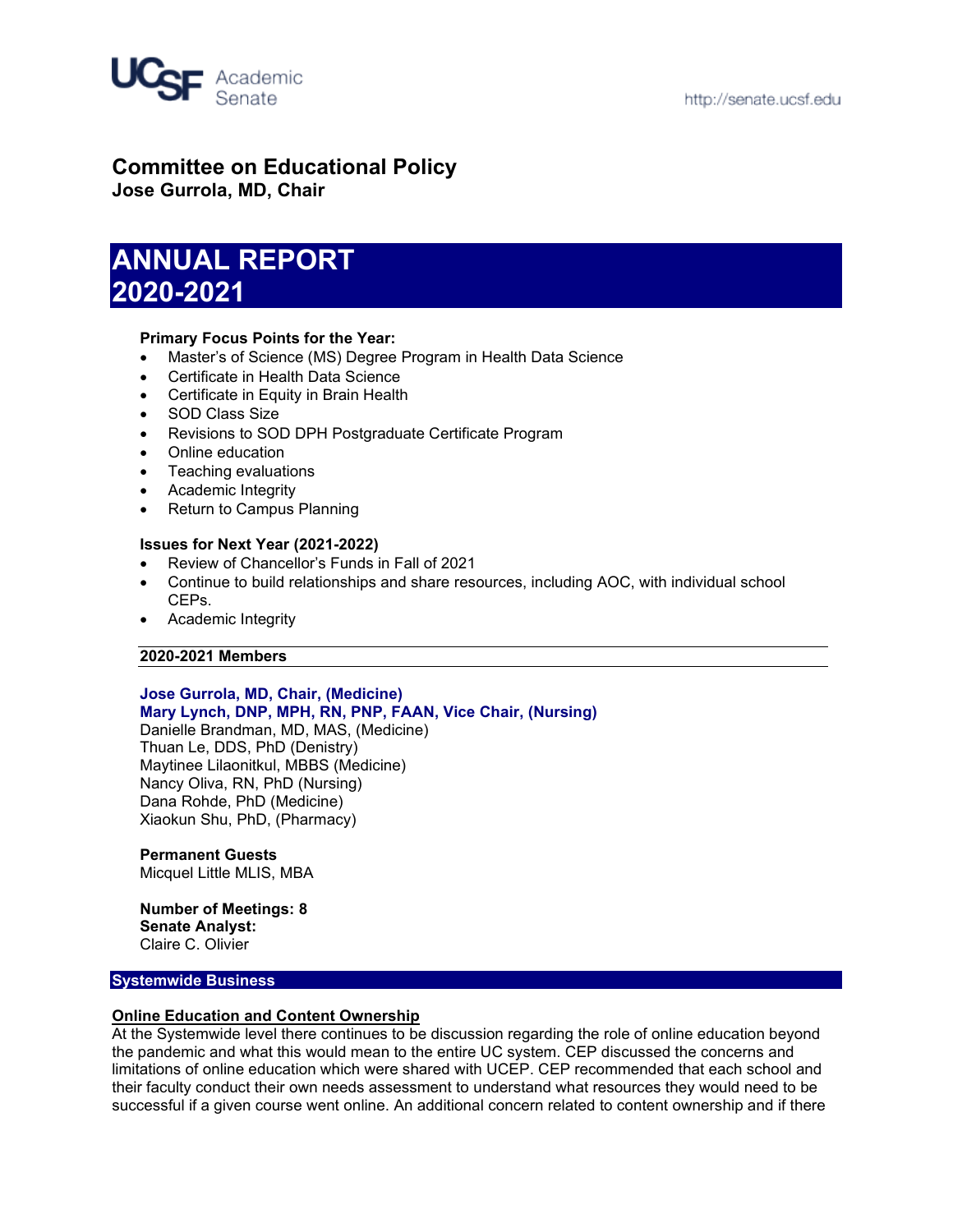is a decision to have online curriculum, who will own the content of the lectures, the faculty or the school. It was determined that ownership of the rights to Course Materials, including copyright, resides with the Designated Instructional Appointee who creates them. However, the University retains a fully paid-up, royalty-free, perpetual, and non-exclusive worldwide license to any Course Approval Documents for the purpose of continuing to teach the course of instruction for which the documents were prepared, with the non-exclusive right to revise and update them as required for this purpose. An unexpected consequence of more online education this past year, relates to unpublished class lectures being found on the internet. This leads to the topic of Academic Integrity which is covered in the next section.

# **Academic Integrity and Cheating**

The topic of academic integrity and cheating has been an ongoing topic of concern at the systemwide level. Additionally, whole faculty courses and exams have shown up on homework sites which impacts content ownership. There will be continued discussion regarding challenges to academic integrity in undergraduate programs.

While cheating has predominately been found at the undergraduate level, this topic is still relevant to UCSF and CEP. Students who become comfortable with cheating in undergrad may continue to do so as they progress through school. It is unclear how predominant cheating is at the graduate level. CEP will continue to explore this issue next year with plans to invite Mary Jaochico to present in the Fall. She is involved with the Students Rights and Responsibilities, driving restorative justice at UCSF, and is committed to academic integrity.

# **Curtailment Policy**

CEP discussed the Proposed Campus Curtailment Program and wrote a letter with their concerns to be shared with systemwide. While the committee understood that UCSF was in unprecedented times and under significant pressure given the impact of the COVID-19 pandemic, they were collectively apprehensive about the significant worsening of faculty morale and satisfaction of all working UCSF. CEP shared their concerns regarding the timing of the furloughs and sought to ensure that the proposal considered the potential impact on all of students and learners.

# **Vaccination Policy**

CEP reviewed the Proposed Presidential Policy SARS-CoV-2 (COVID-19) Vaccination Program and wrote a letter with their comments to be shared with systemwide. What arose from the committee was a need for more detailed clarification on how UCSF would specifically address unvaccinated individuals due to religious or specific medical issues. Related to these individuals, it is unclear how they should obtain a vaccine exemption status from their doctors, or other legitimate third-party agencies, and what specific steps would UCSF recommend for those whose jobs are in direct or close contact with others. CEP arrived at options to be considered such telemedicine, zoom calls, continued remote work, or redeployment, although further guidance from the leadership would be most welcome. Of note, a concern was raised as to whether circumstances or situations had been considered in which the vaccination status of an employee may potentially place their employment at risk.

# **Divisional Business**

This year, the Academic Senate Committee on Educational Policy took up the following issues related to the San Francisco Division:

# **Master's of Science (MS) Degree Program in Health Data Science**

CEP approved of the proposal for the MS in Health Data Science.

#### **Certificate in Health Data Science**

CEP approved of the proposal for the Certificate in Health Data Science.

# **Certificate in Equity in Brain Health**

CEP approved of the proposal for the Certificate in Equity in Brain Health.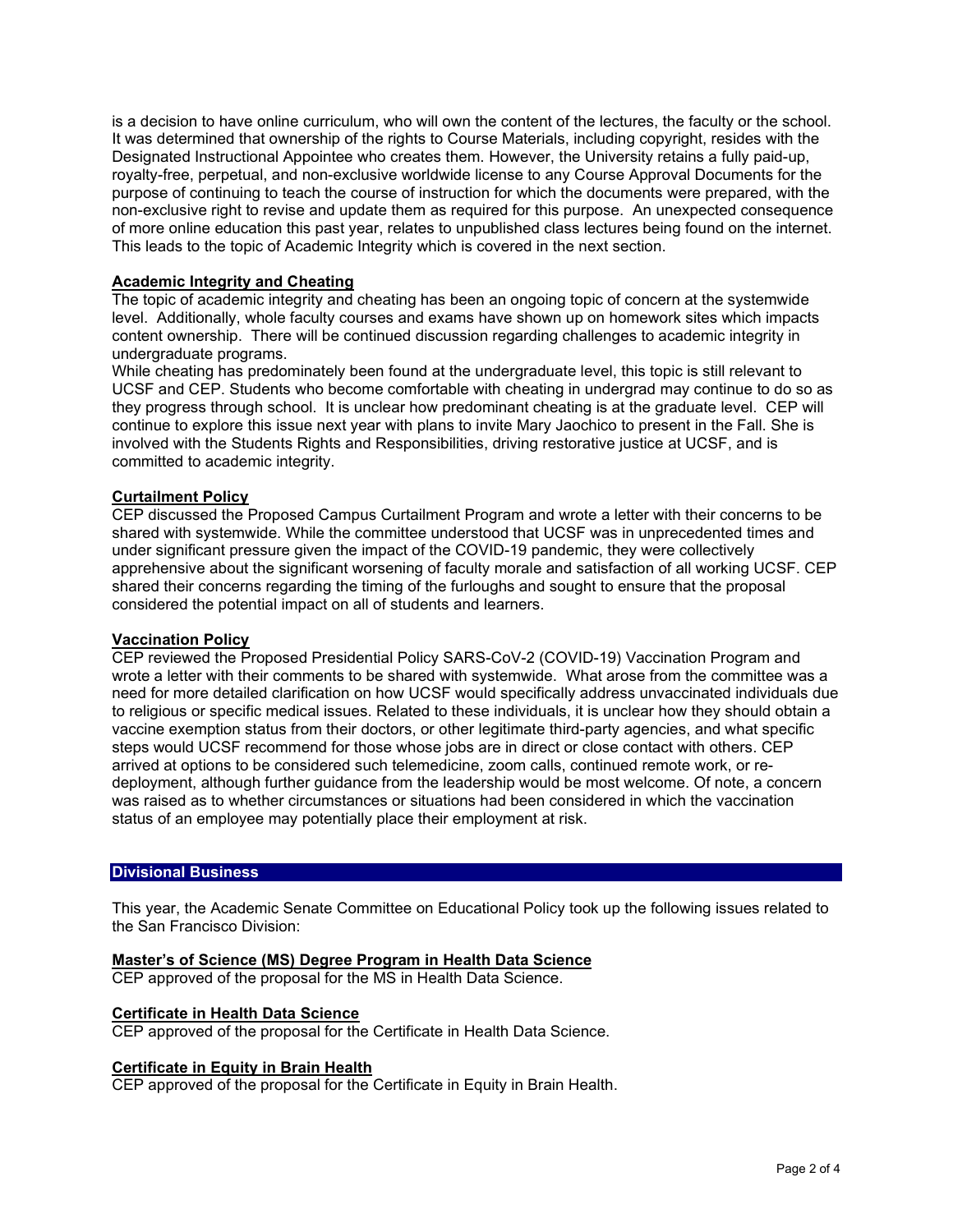# **SOD Class Size**

CEP reviewed and approved of the SOD proposal to reduce the class of 2025 size. CEP appreciated that the addendum addressed two significant points: ensuring the class size number was based on data driven reduction and with such a reduction, considerations for diversity would not suffer.

# **Revisions to SOD DPH Postgraduate Certificate Program**

CEP reviewed and approved of the Revisions to SOD DPH Postgraduate Certificate program. CEP emphasized the importance of tracking diversity metrics of applicants and those accepted into the program. Additionally, CEP suggested outreach to the California Association of Rural Health Clinics by the leadership of the proposed Dental Public Health program when the program is established.

# **Teaching Evaluations**

The discussion of teaching evaluations was a continuation from the prior year, as this has been an ongoing concern for faculty. Each CEP member provided feedback on how faculty members receive evaluations in their perspective schools. Through this process it was determined that the evaluation forms and process did not pose a problem. The challenges occurs when feedback is very inappropriate or factually incorrect and lives in the faculty member's record. It was discovered that on the clinical side there is a process for removing inappropriate comments. However, in general this issue appears to be best handled by individual schools and by the Committee on Academic Personnel (CAP) when reviewing faculty packets to discern when inappropriate student comments should be discounted.

# **Chancellor's Fund:**

Due to COVID-19 conferences were held online this year. The educational conference awards only covered the cost of conference registration. CEP awarded nine applicants. The Chancellor's Funds will be re-opened in the Fall due to remaining funds.

# **DIT Awards**

Due to COVID-19, the DIT/DIM awards continued to be held online. CEP provided CAP with several teaching questions which were asked of the awardees during the online award ceremony.

# **Return to Campus**

The plans for how best to return to campus continued to be a moving target. CEP provided feedback on two presentations in April and May from Bill Lindstaedt, Interim Vice Chancellor, Student Academic Affairs and Jon Giacomi, UCSF COVID-19 Recovery Program Director respectively. Points raised included the welfare of faculty being asked to repeat the same lab several times a day, as many have already been teaching extra classes without compensation, and classroom monitoring.

# **Developing relationships with individual school CEPs**

In the November 2020 meeting, CEP invited the Associate Deans from each school and the Graduate Division. In addition to building relationships with the schools, CEP wanted to learn how each of the schools and Graduate Division were working to identify and respond to students' needs during COVID, and how were responding to areas of inequity. Later in the year the SOD CEP invited the UCSF CEP Chair to present/share ideas at their local meeting. Finally in June, three of the school CEP Chairs attended the UCSF CEP meeting to build ongoing relationships between UCSF CEP and the individual schools. The discussion was very productive and included sharing of AOC (Anti-Oppression Curriculum) between schools. There is excitement to continue this engagement and share resources between the schools.

#### **Task Forces and Other Committee Service**

Academic Senate Committee on Educational Policy members served on the following Academic Senate task forces or other campus committees as representatives of CEP or the Academic Senate (partial list).

#### Jose Gurrola: UCEP, Executive Council

Mary Lynch: UCEP, Executive Council, Equitable Recovery Task Force, Teaching Evaluation Task Force